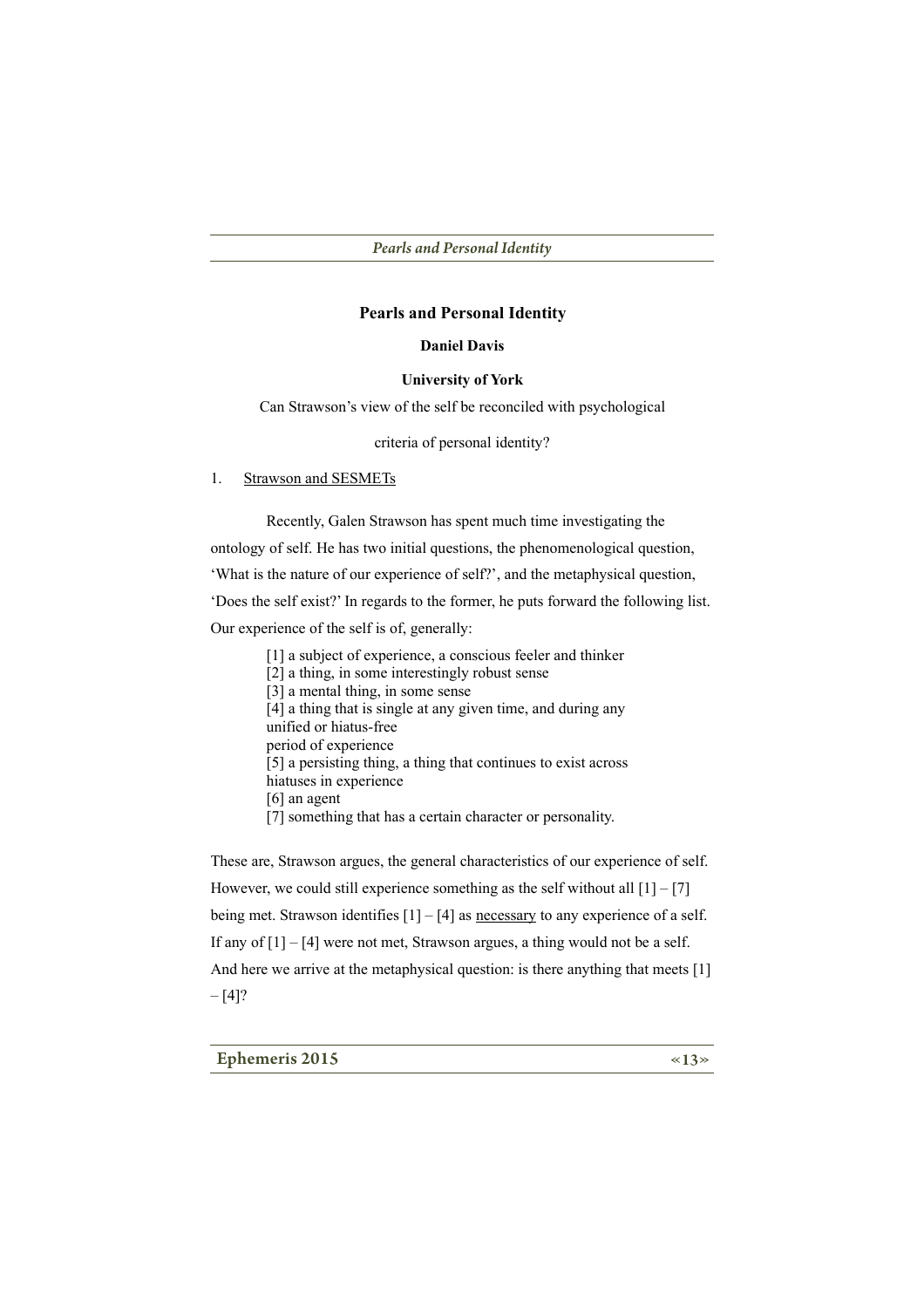Enter the SESMET (Subjects of Experience that are Single Mental Things). SESMETs are the basic discrete units of consciousness. In human beings they last for three seconds or so before being replaced by another SESMET and this collection of consecutive SESMETs, each separate and distinct like a string of pearls, constitutes mental life. Of course in a given individual there might be only one substance, one SESMET, one self. Such a single enduring SESMET is how Strawson conceives of God. However our conscious experience is far more stuttered, with definite gaps every few seconds which are blended by our brains into phenomenologically continuous experience. Each time experience is 'rebooted' it is a new process that is taking place, a process that is ontologically distinct. Strawson is a materialist. All processes are physical. Everything that is physical is a thing. Hence, it is a new, distinct thing each time consciousness is rebooted. A new SESMET.

SESMETs are [1] subjects of experience; [2] things (given Strawson's materialism); [3] of their nature mental; [4] single units. They therefore meet the necessary conditions for being a self. Whether they are sufficient is another matter. As Strawson concedes, it is not obvious that they are. For our purposes though, we will assume  $[1] - [4]$  are sufficient. What we will consider is, if Strawson's account is true, whether a view of the self as a SESMET can be reconciled with psychological criteria of personal identity. This does not commit us to the antecedent. Therefore, we will not consider the plausibility of Strawson's account.

Assuming this, we have a score of selves existing and being replaced in each of us every waking minute. If personal identity over time is a matter of the continuation of a SESMET, then we would have a substance criterion of personal identity by which none of us last more than several seconds. What is to be done?

 $\overline{2}$ . **SESMETs and Psychological Reductionism** 

**Ephemeris 2015**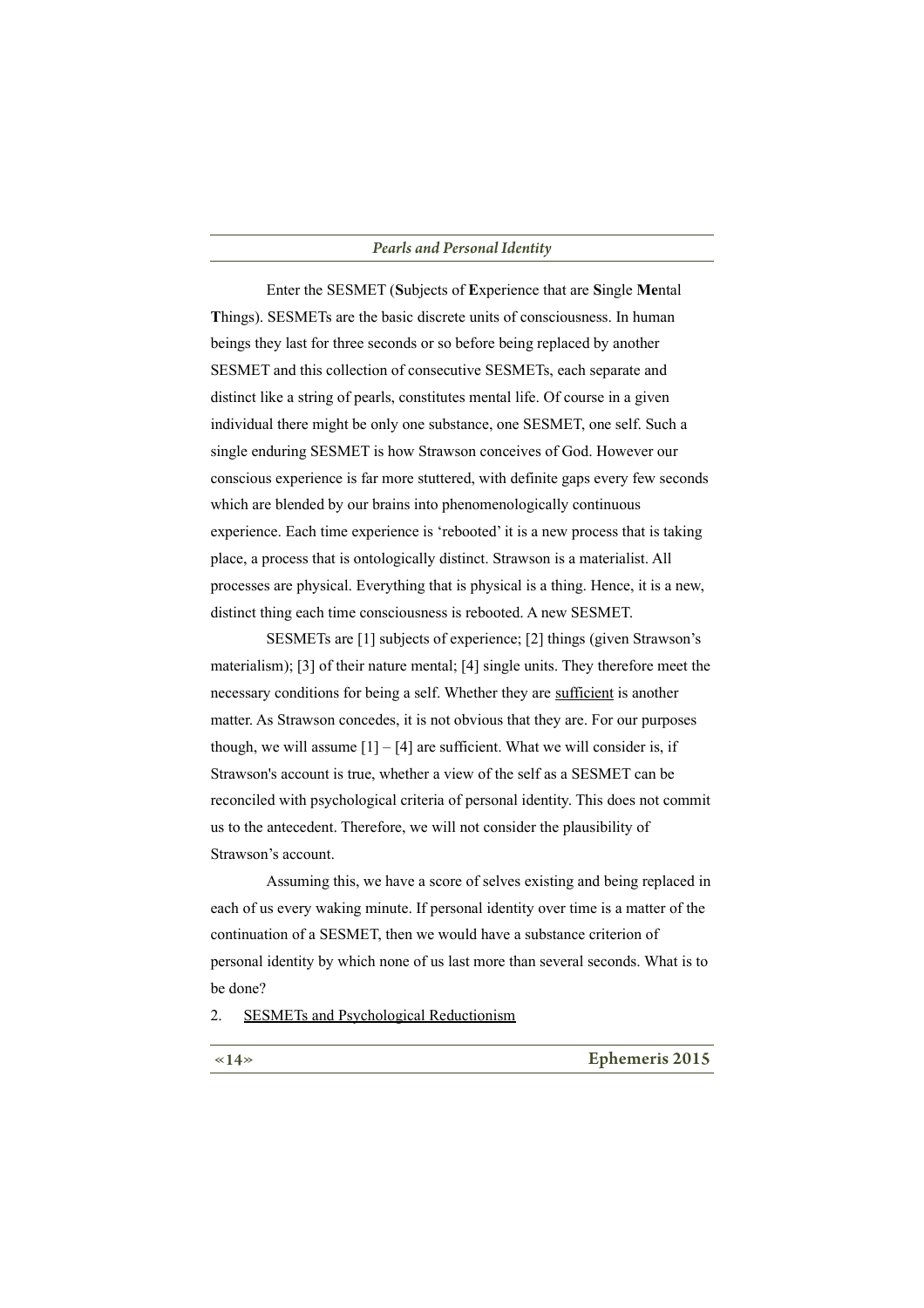For the Parfitian what determines personal identity is not the persistence of a substance through time but psychological continuity. Remember our favourite example, the transplant case. When we take Bill's cerebrum out of his terminally ill body and put it into Jill's old body (she conveniently died of serious brain disease five minutes ago but left her body completely intact), who is the person that now wakes up in Jill's old body? The person who wakes up is psychologically continuous with Bill. We Parfitians say the person in Jill's old body is Bill. And most people, after some initial shock, would presumably manifest their agreement with us by treating the person in Jill's old body as Bill: continuing their various relationships where they left off and talking fondly of old times.

But Parfitians are not content with this account of personal identity. Imagine Bill's cerebrum is split into two and for argument's sake, that both halves are sufficient for full unimpeded psychological continuity if implanted into new bodies. We now have two people, Bill-A and Bill-B, who are psychologically continuous with Bill before the operation. Which is Bill? They cannot both be Bill because identity is a one-one relation, the relation between a thing and itself. But both, taken alone, seem to be sufficient for being Bill; after all, if one half of the cerebrum were destroyed during the operation and we subsequently had only Bill-A, we would say he is Bill. Saying neither Bill-A nor Bill-B is Bill seems to be equivalent to saying Bill has died. How could a double success be a failure?

The language of identity is insufficient for dealing with split-brain and other such cases. Because of this, Parfitians make use of the term 'survival'. This allows us to say that Bill has survived in both Bill-A and Bill-B.

How then might we reconcile this Parfitian view of personal identity with Strawson's view of the self? Here are three problems: (A) Selves according to Parfit's account are very different from Strawson's. According to Parfit, selves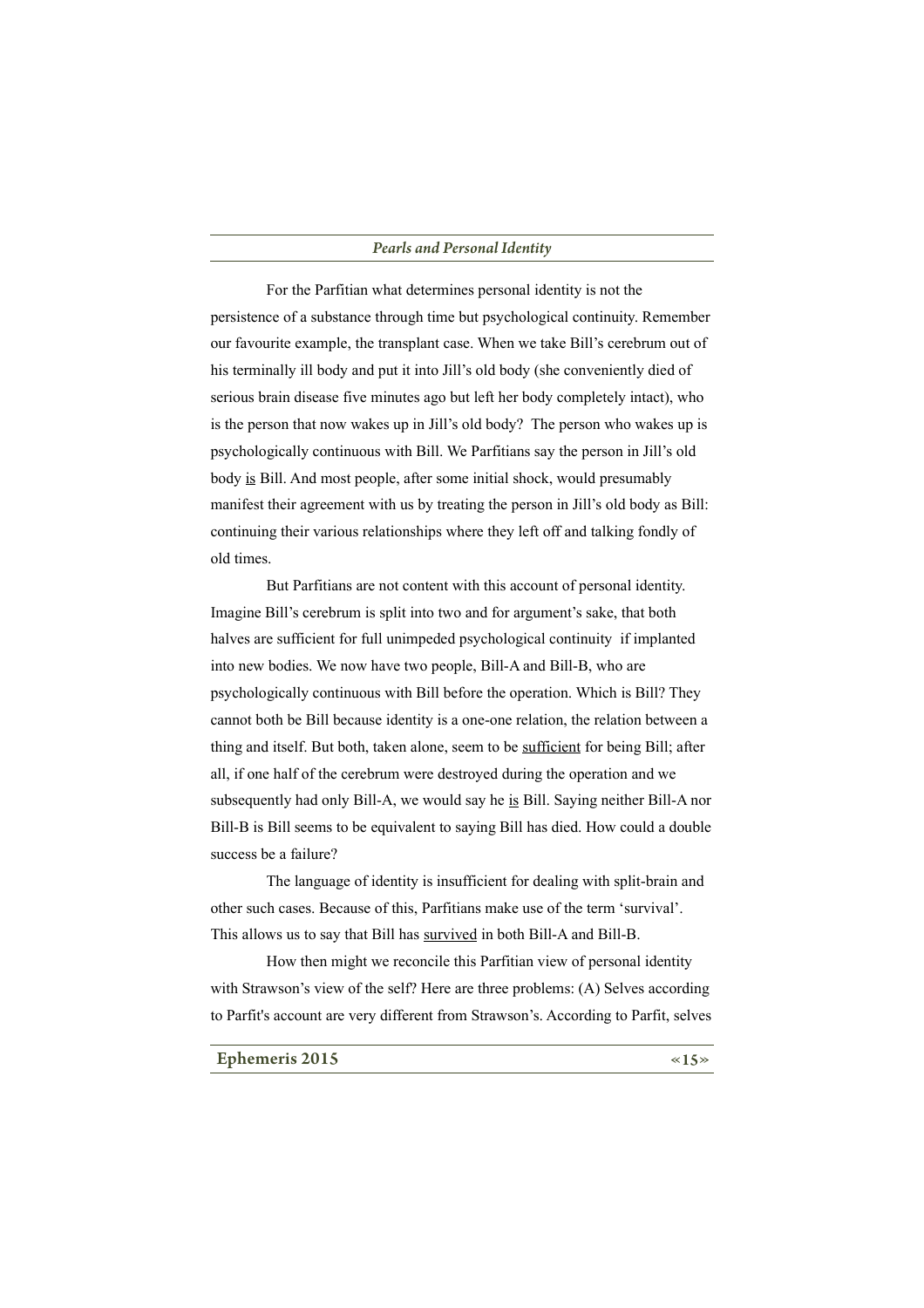are non-branching series of mental states that are (sufficiently) psychologically connected. For clarity henceforth Parfitian selves will be referred to as 'pselves'. (B) The persistence conditions of SESMETs are very different from the persistence conditions of p-selves. (C) Parfit emphasises that on his account. there is no further thing underlying p-selves, that is to say, there is no thing which is an underlying subject of experience.

Let's take (A) first. The thing to do is to supplement Parfit's account, adding in SESMETs. This looks problematic because it seems we have two contrary definitions of the same thing, viz. of the self. But this is not necessarily so. We might say instead that we have one single word 'self' which is being used to refer to two distinct things. So now we have different terms for each referent, 'SESMET' and 'p-self'. Both capture aspects of our unified phenomenological experience of the self which is why, confusingly, these aspects are referred to using the same term. Looking back at Strawson's list of the general characteristics of our experience of self, we see that while the SESMET meets  $[1] - [4]$ , a p-self certainly meets [7] and possibly others as well, such as [3], [5] and  $[6]$ .

In the light of the above discussion (B) does not look so problematic. We have a word 'self' which picks out distinct referents that embody different aspects of a single phenomenological experience, the experience of self. As we are talking of two distinct referents, it is not problematic for them to have different persistence conditions.

The question arises how though, if what we are at root are SEMETs, we can still use psychological criteria of personal identity. But it is clear that when we are asking about the persistence of a person, John, we are not asking whether any particular SESMET has persisted. Instead, we are asking whether the person before you is psychologically continuous with the person you spoke to earlier. That is why if you ask after a horrible accident whether John has survived, you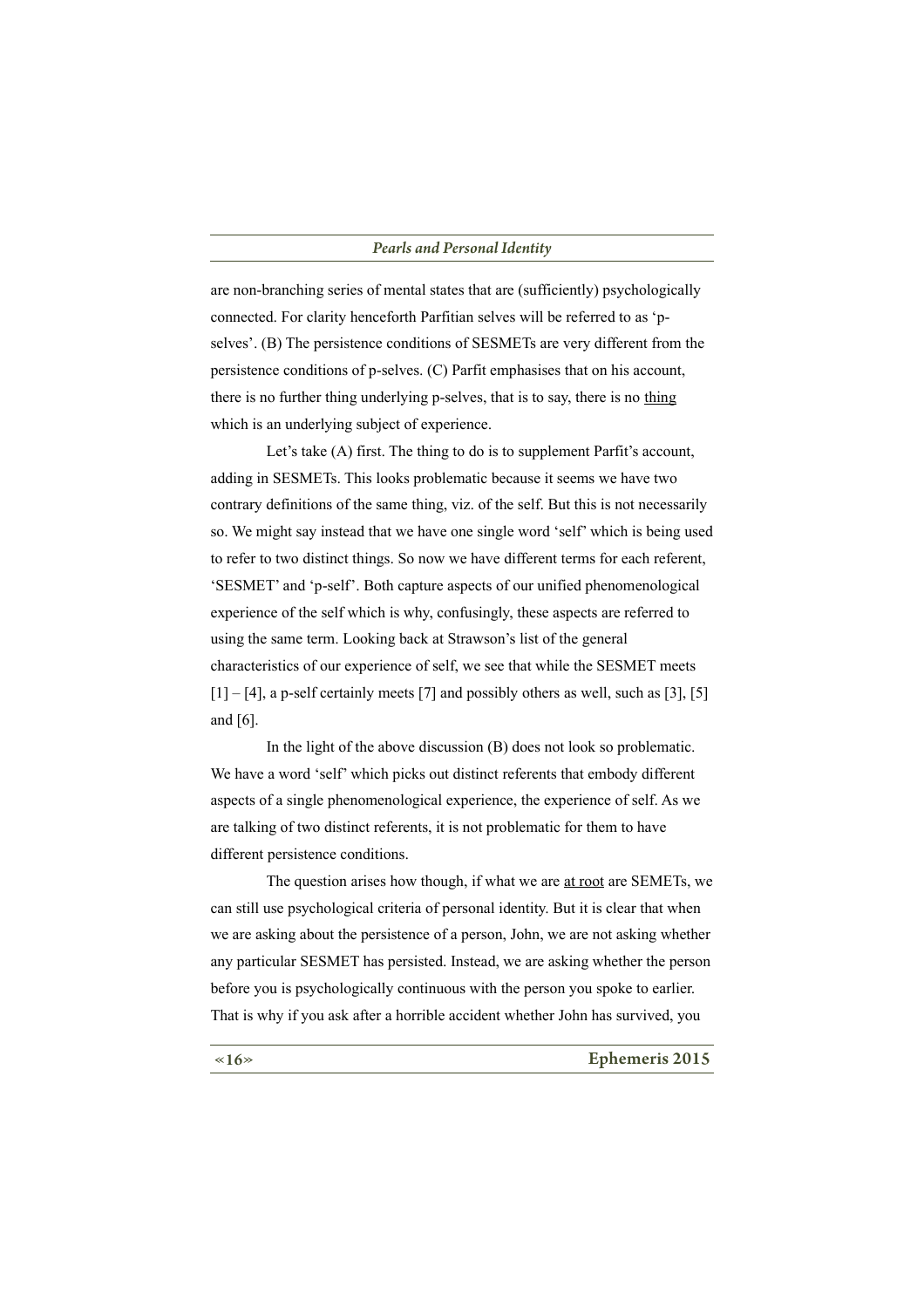will feel somewhat cheated by the answer, "Well, no, the John you knew hasn't survived because SESMETs only last three seconds." What you want to know is whether the person you knew has survived, whether in his original body or some other

Of course, one may in some circumstances be asking about the SESMET. For example, if one asks "What am I?", a perfectly adequate response is "a SESMET." Other sensible responses might be, "A collection of consecutive SESMETs", "a p-self," "a person" and "a human being."

The terms we use to refer to ourselves and others are deeply ambiguous. In any one circumstance, such as in the question above, we may not know what the speaker is directing his question towards. The question 'What am I?' has at least four readings. It might be a question about the self, in which case the answer is a SESMET or a string of consecutive SESMETs. It might be a question about the p-self and then the answer would be the relevant series of mental states. It might be a question about the person, in which case the answer is a single, non-branching line of psychological continuity. Or it might be a question about the organism, the human being, in which case the answer is a certain collection of organic matter organized in a particular way. We – you, me and the next door neighbour – are all four of these things: SESMETs, p-selves, animals, and people.

When it comes to questions of persistence, we can of course enquire into the continuation of either the SESMET, the p-self, the animal or the person. All clearly have different persistence conditions. For example, I am not the same SESMET that I was when I started writing this essay but I am the same p-self. I am the same person that I was twelve years ago when I started secondary school but arguably I am not the same p-self. I am the same animal as the foetus that was in my mother's womb twenty-five years ago but not the same person. Similarly. Bill is the same person and the same p-self that he was before the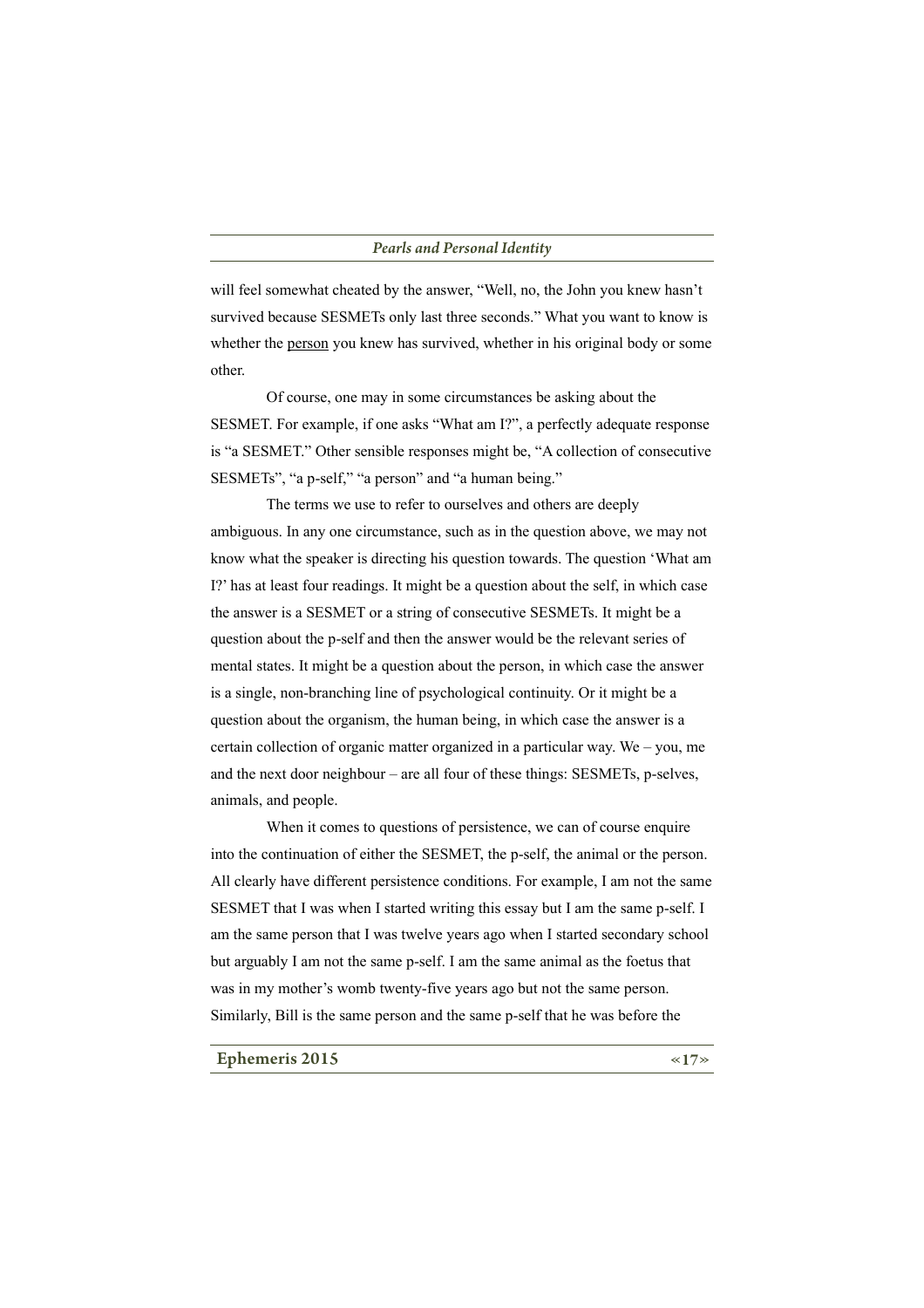transplant operation but he is neither the same animal nor SESMET. But it is clear in general contexts when people ask ambiguous questions about someone's persistence – they usually are to be understood as about the continuation of the person. Clearly if I ask you whether the man before us is the same that I met last night at a party where I enjoyed a little too much from my glass, I do not want you to reply that it is a different SESMET, nor would I be content with you telling me it is the same animal. I want to know whether this person is psychologically continuous with the one last night so I know whether I need to grovel recantfully about my poor conduct.

Still we have not dealt with (C). To this I think there is no obvious answer; here Strawson and Parfit are in direct contradiction. We cannot cast off Strawson's claim that there is a thing that is an underlying subject of experience as that is necessary to his account. If we are to have a reconciliation then, we must abandon Parfit's claim that there is no underlying subject. I think this can be done whilst still keeping the account distinctly Parfitian as we have just done but you might argue that the account is not in fact Parfitian just because it includes an underlying thing that is the subject of experience. That is, you could argue the rejection of an underlying subject is a necessary feature for any Parfitian account. I see no good reason for this but if you (or Parfit) insist on it, at least we can say that the idea of Strawsonian selves can be reconciled with a psychological criterion of personal identity. This is the answer to the question in the essay title. We may answer yes.

#### $\overline{3}$ . Criticism

 $(0.1)$  You have shown that when we ask questions about personal identity, what we are generally enquiring about is the persistence of a person. But now we know that people are constituted by SESMETs, shouldn't we rather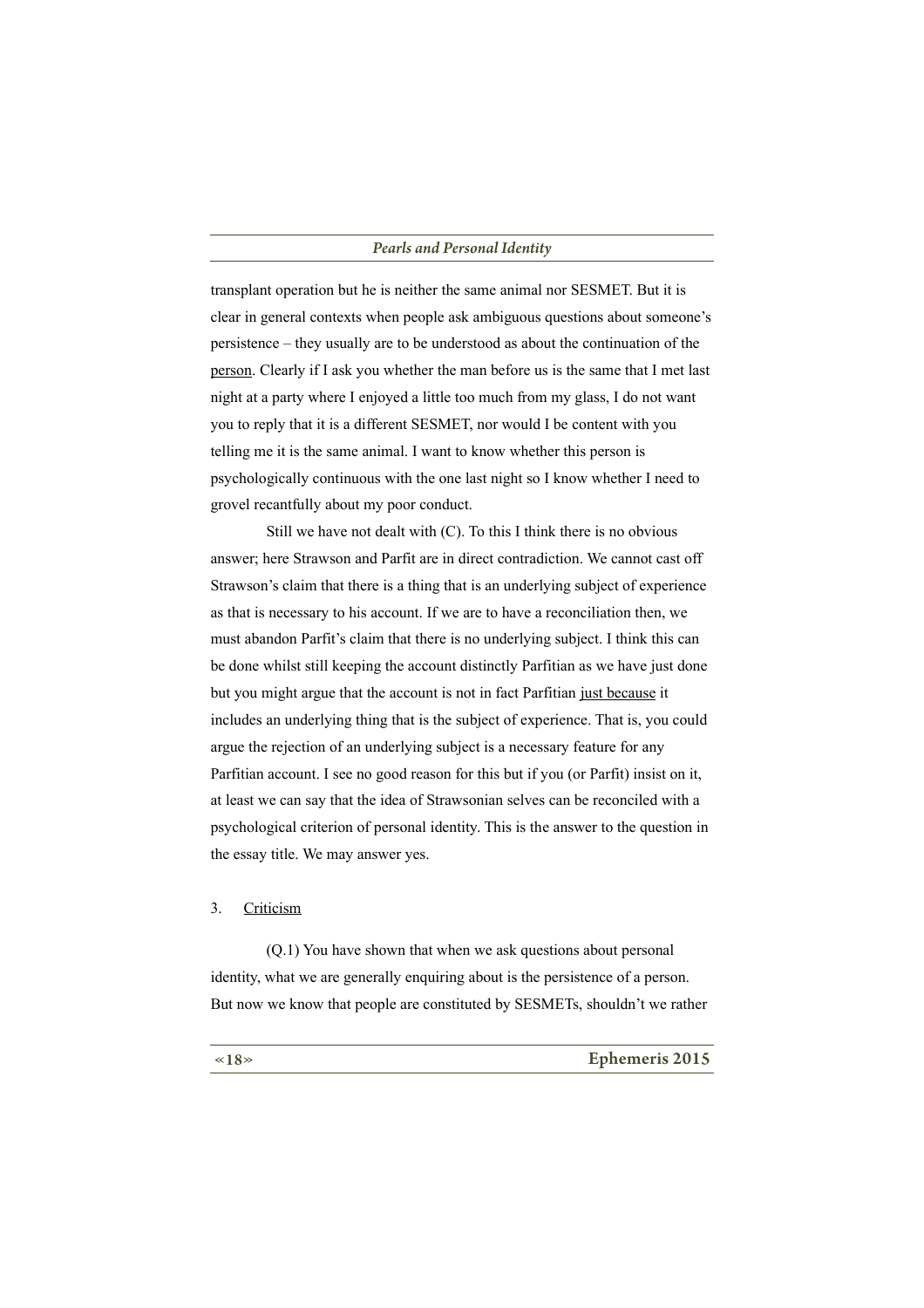adjust what we mean when we ask such questions? Indeed, perhaps the ambiguity arose just because we did not know what we were talking about. Now that we do there is no ambiguity.

 $(A,1)$  My first comment on the above is that it is consistent with the phenomena but is an inferior explanation. It might be the case that ambiguities in the questions arose from ambiguities in our understanding. But we certainly should not change what we mean now that we are clear on what is being spoken about. Talking about the persistence of SESMETs is of very little practical use. When it comes to atoning for embarrassing myself at a party, it is of no import whether it is the same  $SESMET - what$  one wants to know is whether the individual at the party experienced my poor conduct and consequently remembers it.

These remarks also suffice to do away with the second part of the objection; the point is that, now that we are clear what we are talking about, there is no longer any ambiguity in the question. The fact is that most of the time what we are enquiring about is someone's personal identity, understood as nonbranching psychological continuity, because that is what we are mostly interested in. We might now appreciate that one is, at root, constituted by chains of SESMETs, but this does not change the focus of our attention.

 $(Q.2)$  To reconcile a "pearl view" of the self and a Parfitian understanding of personal identity, you have argued that each of us is constituted by (at least) four separate entities: the SESMET, the p-self, the person, and the animal. Is there then a problem of too many thinkers? Every thought you have is also had, identically and indistinguishably, by three others. And does this not lead to epistemological problems about which you are?

(A.2) The problem of too many thinkers because each of us is both a person and an animal was dealt with intelligently by Parfit in We Are Not *Human Beings*. In every instance a thought is had by both a person and a human